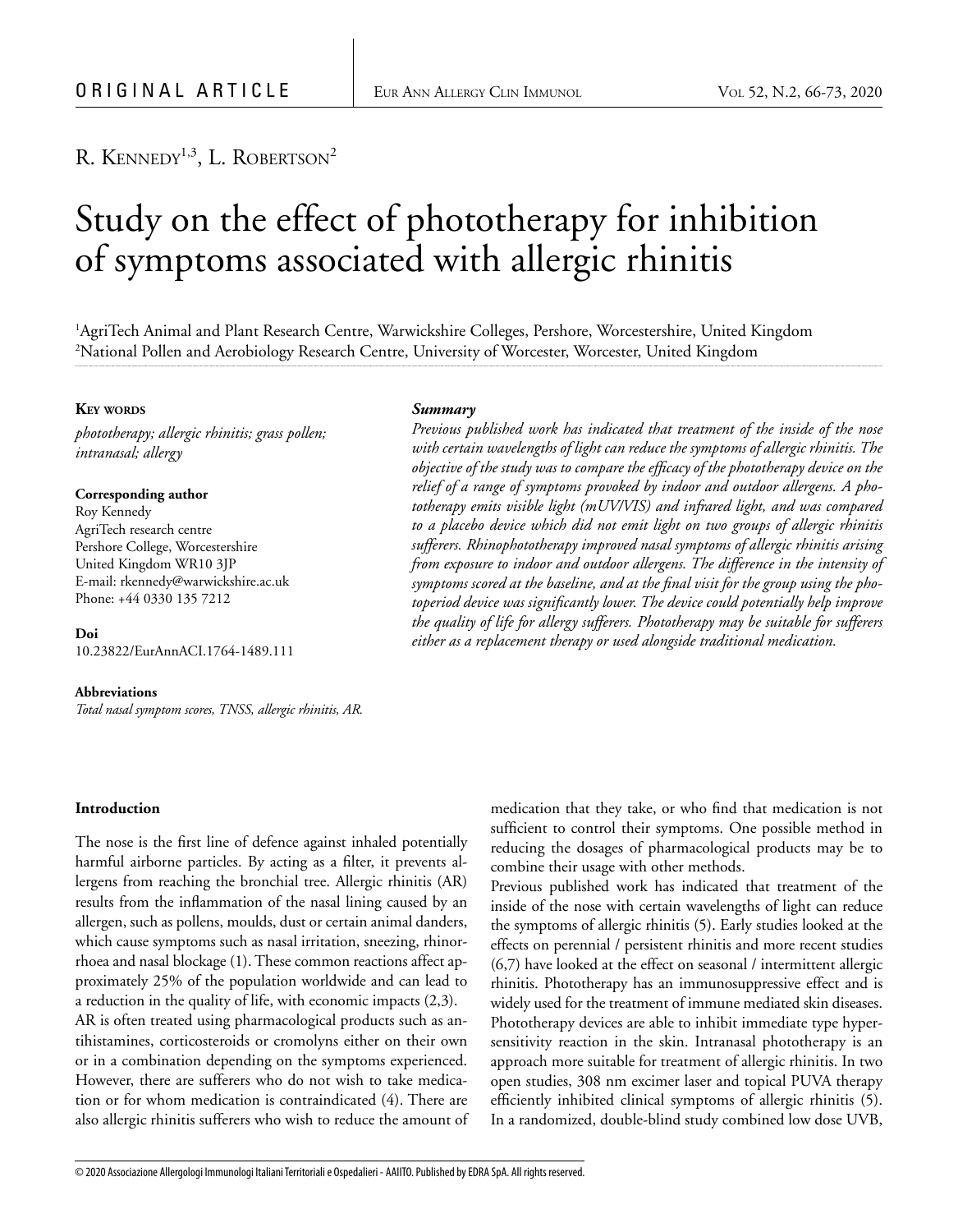low dose UVA and visible light proved to be effective in reducing symptom scores for sneezing, rhinorrhea, nasal itching and the total nasal score in ragweed allergic patients. Light wavelength used in phototherapeutic treatment ranged from red light to ultraviolet. Clinical use of intranasal phototherapy appears to be safe and well tolerated. Most studies demonstrated symptomatic improvement in quality of life scores. Treatment with low-energy narrow-band red light phototherapy was demonstrated to improve symptoms in 72% of the allergic rhinitis patients and the objective improvement was endoscopically demonstrated in 70% of in comparison with 24% and 3%, respectively, which was observed in the placebo group (8). These were significantly different. Intranasal phototherapy may represent an alternative treatment of allergic rhinitis and other inflammatory and immune mediated mucosal diseases.

The study reported here investigated the effect of a phototherapy on seasonal / intermittent and perennial / persistent allergic rhinitis symptoms with sufferers who may be affected by one or more allergen sources.

# **Methods**

#### *Phototherapy test device*

The phototherapy device used in the trial was a Class IIA medical device (Kodec Holdings, Unit D, 20/F., Tai Ping Industrial Centre, Block 1, No 57 Ting Kok Road, Tai Po, New Territories, Hong Kong). The phototherapy device (model Nos mc0018004) has two specific wavelengths which are recommended for reducing the symptoms of Allergic Rhinitis. The device emits visible light (mUV/VIS) and infrared light (660nm8940nm).

The nose probe covers are removed and the on/off button depressed for 1 second, to activate the two wavelengths (**figure 1**). The two nasal probes are inserted into the nasal cavity by pressing the 2 adjustment buttons. The treatment lasts for 3 minutes and the device automatically turns off once the treatment is completed. The device was used by participants for 3 minutes, twice a day, 5 to 6 hours apart. A placebo device which did not emit light was used on the control group. Participants used the active and placebo device in the morning and evening, although participants were able to fit the use into their normal daily schedules. The study was designed so that participants used the device for 3 weeks with readings taken after 2 weeks (mid study visit-MSV) of use and again after three weeks of use (final study visit -FSV).

#### *Study participant characterisation*

Data and other sample size calculations from previous studies were used to determine the sample size required for this study (9,10). The study comprised of 52 participants with sensitivity to grass and 50 participants with either sensitivity to cat and/ or house dust mite. Participants were provided with a participant information sheet on the nature and scope of the study and were required to submit a signed informed consent form. Inclusions and exclusions were applied. Participants had to be aged 18 years of age or older and sensitive to grass pollen and/or cat dander and/or house dust mite allergen within the previous 2 years. Participants with a history of asthma, nasal deformities / polyposis and sensitive skin were excluded. They were also excluded if they had reported medical conditions or had cold, flu or rhinitis during the initial visit.



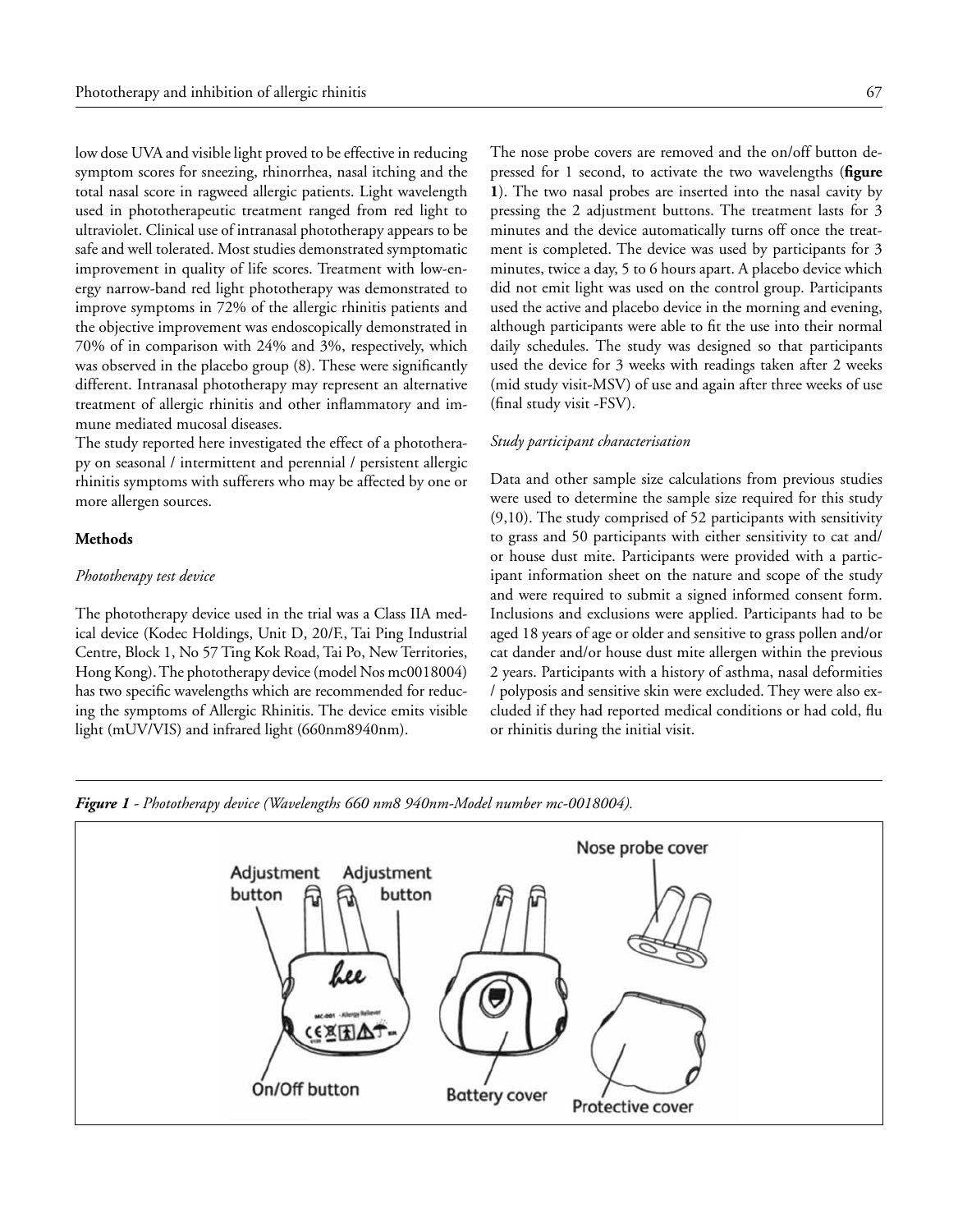# *Method used for skin prick testing*

Potential participants were skin prick tested for their sensitivity to grass pollen, cat dander and house dust mite allergen using standard solutions (ALK 7 Abello Soluprick SQ allergen extract 10 HEP) together with a positive control (histamine hydrochloride, ALK Abello Soluprick 10 mg/ml) and a negative control (saline solution, ALK Abello Soluprick). The criteria for a positive test was the larger of either a wheal with 3 mm mean diameter or a wheal with a diameter of 3 mm greater than the negative control as defined by the World Allergy Organisation (11).

#### *Allergy history*

Participants reported their allergic rhinitis symptom history using scoring scales to ensure they were suitable to participate in the trial (**table I**) (12). The participant group had 38 people reporting sensitivity to the outdoor allergen (grass pollen) and one or both of the indoor allergens (cat dander and/or house dust mite allergen), 14 people reporting sensitivity to the outdoor allergen (grass pollen) only, and 12 people reporting sensitivity to the indoor allergens (cat dander and/or house dust mite allergen) only. This showed that there were 52 people with allergy to grass pollen, and 50 people with allergy to cat dander and/ or house dust mites (**table II**). Details of the gender and age breakdown of participants is also shown on **table II**. At the start of the trial no participant was showing any symptoms associated with allergic rhinitis.

# *Methods of assessing participant nasal symptoms and participant baseline readings for the trial*

As the trial was conducted during the period of the year when grass pollen was not present, participants were not using allergy

| 68 | R. Kennedy, L. Robertson |
|----|--------------------------|
|    |                          |

*Table II - Allergen sensitivity, gender and age of participants in the photoperiod study.*

| Allergen                                              | Number in study            |
|-------------------------------------------------------|----------------------------|
| outdoor (grass) only                                  | 14                         |
| indoor (cat/house dust mite) only                     | 12                         |
| indoor and outdoor (grass and<br>cat/house dust mite) | 38                         |
| total in study                                        | 64 (26 males / 38 females) |
| Allergen                                              | Number in study            |
| outdoor (grass)                                       | 52                         |
| indoor (cat/house dust mite)                          | 50                         |
| Age characteristics of participants                   | <b>Number</b>              |
| 18 - 25 years                                         | 24                         |
| 26 - 35 years                                         | 14                         |
| 36 - 45 years                                         | 15                         |
| 46 - 55 years                                         | 6                          |
| 56 - 65 years                                         | 4                          |
| $65+$ years<br>(average age 33.7 years)               | 1                          |

medication. Study participants allergic to cat/house dust mite were asymptomatic at the start of the trial and were not using medication. No trial participants were undergoing immunotherapy. Previously reported methods were used to study nasal symptoms in the trial reported here (13,14). The sum of the Total Nasal Symptom Score (TNSS) is an established method for determining symptom levels of allergic rhinitis. This involves

|  |  |  | <b>Table I -</b> Criteria for assessing allergy history of participan+ |  |  |  |  |  |  |  |  |
|--|--|--|------------------------------------------------------------------------|--|--|--|--|--|--|--|--|
|--|--|--|------------------------------------------------------------------------|--|--|--|--|--|--|--|--|

| Symptom                 | <b>Score</b> | Criteria                                         |
|-------------------------|--------------|--------------------------------------------------|
| scoring of runny nose   | $(0 - 3)$    | nasal blowing $(0 - 10 + \text{daily episodes})$ |
| scoring of itchy nose   | $(0 - 3)$    | rubbing nose (0 - 10+ daily episodes)            |
| scoring of blocked nose | $(0 - 3)$    | nasal stuffiness and mouth breading              |
| scoring of sneezing     | $(0 - 3)$    | sneezing $(0 - 10 + \text{daily episodes})$      |
| itchy eyes              | $(0 - 3)$    | rubbing eyes (0 - 10+ daily episodes)            |
| watery eyes             | $(0 - 3)$    | watering eyes (0 - 10+ daily episodes)           |
| itchy throat            | $(0 - 3)$    | itchy throat (no itching to very itchy)          |
| itchy mouth             | $(0 - 3)$    | itchy mouth (no itching to very itchy)           |
| itchy ears              | $(0 - 3)$    | itchy ears (no itching to very itchy)            |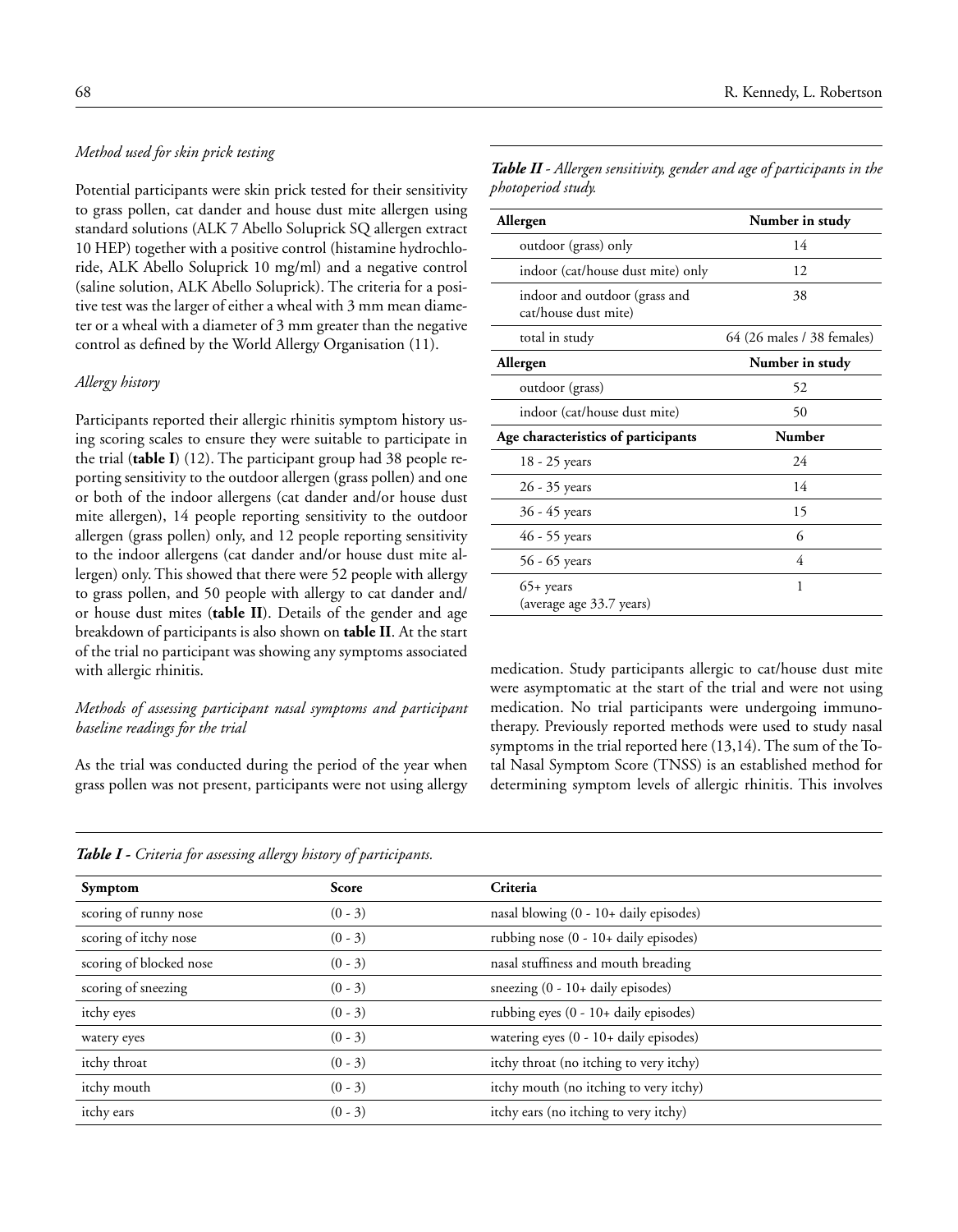evaluating the intensity of nasal symptoms (runny nose, itchy nose, blocked nose, and sneezing) on a scale from 0 to 3 ( $0 =$ no symptom,  $1 = \text{mild}$ ,  $2 = \text{moderate}$ ,  $3 = \text{severe}$ ). The TNSS was obtained from the sum of all 4 individual symptom scores, with a total possible score ranging from 0 (no symptoms) to 12 (maximum symptom intensity). Other symptoms recorded were ocular (itchy eyes, runny eyes) and other allergic symptoms (itchy mouth, itchy throat, itchy ears) using the same scale of intensity as used in the TNSS score.

# *Method of allergen exposure*

A controlled environment test chamber was used in the studies during exposure to allergens. The chamber was set to a typical summer's day with an ambient temperature of 20 °C with a humidity of 50%. A self-contained allergen challenge chamber which was used to replicate different conditions was located within the environmental test chamber. Previous studies have established allergen challenge chambers as being suitable for studies using allergens (15-17).

Before entering the chamber, each participant was required to put on protective clothing (laboratory coat, hair net, shoe protectors, gloves) to prevent allergen from escaping from the chamber. A tube containing a pre-weighed amount of Timothy grass (*Phleum pratense*) pollen grains (supplied by Allergon, Denmark) was fitted to the dispersal mechanism. Timothy grass pollen counts can reach between 150 and 400 pollen grains per cubic metre in the UK during summer. Previous studies with grass pollen established that 150 and 400 pollen grains per cubic metre of air are equivalent to high pollen count days in summer. The number of pollen grains required to replicate these field conditions were approximately 6000 grains. Cat dander and house dust mite allergen used levels to replicate equivalent conditions in a typical household and provoke symptoms (18). This equated to approximately 500 particles of both house dust mite (25 µg/g Der p1) and cat dander (14 μg/g Fel d1) within the chamber. After 15 minutes the participants left the allergen challenge chamber.

## *Randomisation*

A random number generator was used to determine the allocation of groups for treatment or placebo group. Participants over the age of 50 were stratified between the treatment group and placebo group as 60% of rhinitis patients over the age of 50 have symptoms from a non-allergic cause (19). All participants were blinded to the group they were allocated until the end of the study. The study population was made up of 26 males and 38 females. The details of the sensitivity of the participants to different allergens in the treatment and placebo groups are shown in **table III**.

*Table III - Allergen sensitivity breakdown for the treatment group and placebo group.*

| Allergen                                              | number in<br>treatment<br>group | number<br>in placebo<br>group | Total |
|-------------------------------------------------------|---------------------------------|-------------------------------|-------|
| outdoor (grass) only                                  | 6                               | 8                             | 14    |
| indoor (cat/house dust)<br>mite) only                 |                                 |                               | 12    |
| indoor and outdoor (grass<br>and cat/house dust mite) | 19                              | 19                            | 38    |

#### *Recording participant symptoms during the study*

#### *Mid study visit (MSV)*

At the mid study visit, participants had baseline readings taken and then spent 15 minutes in the chamber as per the protocol for the baseline visit. They then had their symptoms monitored for an hour afterwards using the TNSS scale (14).

#### *Final study visit (FSV)*

At the final visit, participants had baseline readings taken and then spent 15 minutes in the chamber as per the protocol for the baseline visit. They were then had their symptoms monitored for an hour afterwards using the TNSS scale (14).

## *Statistical analysis*

Mann Whitney-U test was used to determine significance (p  $\leq$  0.05). All statistical tests were carried out two-tailed at 5% significance levels.

# **Results**

#### *Effect of phototherapy on eye and nose allergic reactions*

No serious adverse effects were reported either during or after the study from the participants using the protocol applied. Two participants reported that they had severe rhinorrhoea while using their devices, however both of these participants were in the placebo group. One participant reported a faulty device but this was immediately replaced. No problems with using the devices were reported. No problems with compliance with the protocol were reported.

#### *Participant baseline analysis*

A total of 64 data sets were collected. There was a good relationship between the symptoms reported by the participants in their allergy histories and symptoms provoked in the Allergen Challenge Chamber during the baseline visit. There was no dif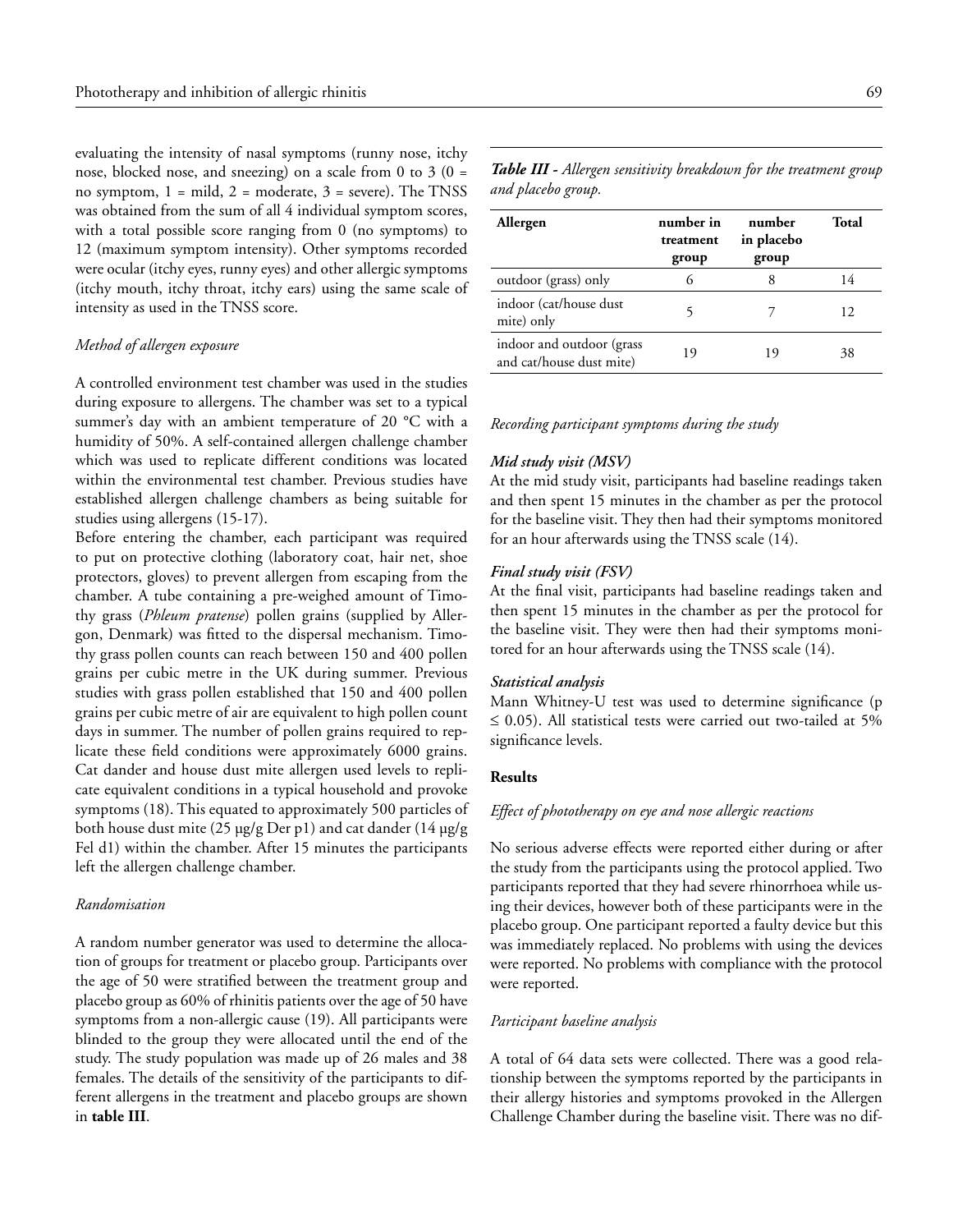ference in allergic reactions between groups irrespective of type of allergen used in the allergen challenge (**table IVa**).

# *Total nasal symptom scores (TNSS) at final visit*

The TNSS (runny nose, itchy nose, blocked nose, sneezing) was obtained from the sum of all 4 individual symptom scores, with a total possible score ranging from 0 (no symptoms) to 12 (maximum symptom intensity). The total TNSS for the placebo group at baseline was 237 (**table IVb**), with an overall mean of  $7 (SD = 2)$ . The total TNSS for the treatment group at the first visit at the beginning of the trial was 220, with an overall mean of  $7 (SD = 2)$ . There was no significant difference in the TNSS for the treatment group and the placebo group at the first visit at the beginning of the trial  $(p = 0.25014)$ . There was no significant difference in the TNSS for the treatment group and the placebo group at the first visit at the beginning of the trial for the different categories of allergen (**table IVb**). The total TNSS for the placebo group at the final visit was 209, with an overall mean of 7 (SD = 2). The total TNSS for the treatment group at the final visit was 142 (**table IVb**), with an overall mean of  $4 (SD = 2)$ .

The TNSS showed that there was little change in the intensity of symptoms scored at the baseline and at the final study visit for participants in the placebo group ( $p = 0.09492$ ); with only a slight change in numbers at each intensity level. The difference in the intensity of all symptoms scored at the baseline and at the final visit for the group using the photoperiod device was significantly lower ( $p = 0.00024***$ ) (**table IVb**) with a reduction in the intensity of symptoms (**table V**). The effect of the photoperiod device was observed mainly in the total nasal

|                                                  | Placebo group<br>numbers |                          | <b>Treatment</b> group<br>numbers |                             |  |
|--------------------------------------------------|--------------------------|--------------------------|-----------------------------------|-----------------------------|--|
| <b>TNSS</b><br>symptom<br>intensity              | number<br>at<br>baseline | number at<br>final visit | number at<br>baseline             | number<br>at final<br>visit |  |
| very mild<br>$(0 - 2$ points)                    | 1                        | 1                        | 0                                 | 7                           |  |
| mild symptoms<br>$(3 - 5 \text{ points})$        | 5                        | 8                        | 7                                 | 14                          |  |
| moderate<br>symptoms<br>$(6 - 9 \text{ points})$ | 21                       | 20                       | 19                                | 11                          |  |
| severe symptoms<br>$(10 - 12 \text{ points})$    | 5                        | 3                        | 6                                 | 0                           |  |
| total participants                               | 32                       | 32                       | 32                                | 32                          |  |

*Table V - TNSS symptom intensities for the placebo and treatment group at baseline and final visit.*

symptom scores (TNSS). Sensitivity to grass represented the major allergenic response group in the trial.

# *Nasal symptom scores for each allergen sensitivity group*

The outcomes for the different sensitivity groups followed a similar pattern to the overall study

(**table VIa** and **VIb**). There was a consistent decrease in the TNSS scores from the baseline visit to the final visit across the three allergen groups (**table VIa**). This was not observed in the

*Table IV - Comparison of treatment and placebo group for a) participant number and mean nasal symptom score with sensitivity type b) TNSS at baseline and final visit for all sensitivities.* 

| a)                               |                            |                              |                             |                               |         |
|----------------------------------|----------------------------|------------------------------|-----------------------------|-------------------------------|---------|
| allergen type                    | number in placebo<br>group | number in<br>treatment group | mean score placebo<br>group | mean score<br>treatment group | p value |
| grass only                       |                            |                              |                             |                               | 0.60306 |
| grass and cat/house<br>dust mite | 18                         | 21                           |                             |                               | 0.68916 |
| cat/house dust mite only         |                            |                              |                             |                               | 0.20054 |
|                                  |                            |                              |                             |                               |         |

**b)** 

**a)**

| severity scores    | baseline placebo | final visit placebo | baseline treatment | final visit treatment | p value      |
|--------------------|------------------|---------------------|--------------------|-----------------------|--------------|
| TNSS               | group<br>237     | group<br>209        | group<br>220       | group<br>142          |              |
| overall mean score |                  |                     |                    |                       | $0.00024***$ |

\*\*\* highly statistically significant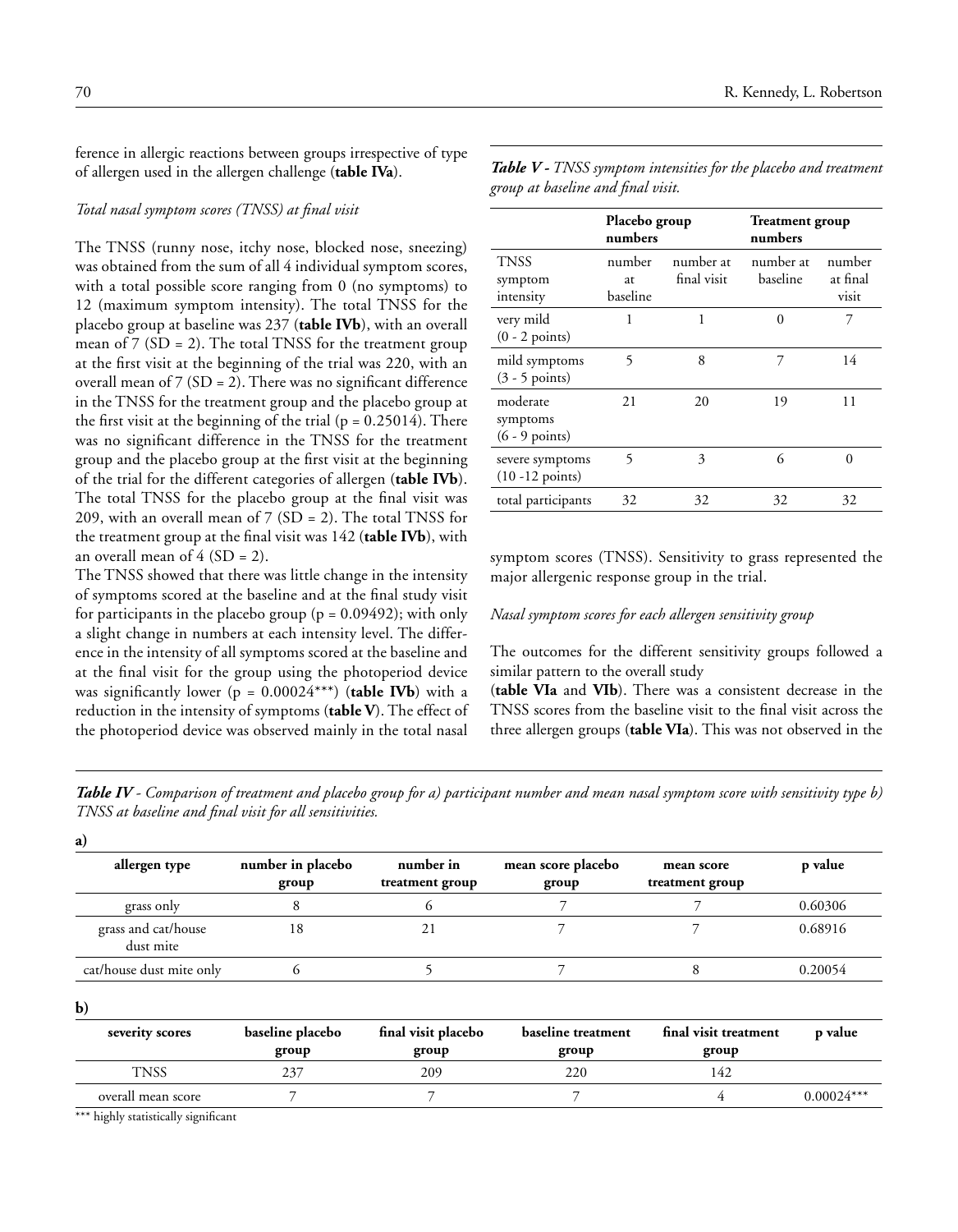| <b>Table VI -</b> Comparison of mean score and Total TNSS for a) placebo and treatment groups at baseline and final visit with allergen type, |  |  |
|-----------------------------------------------------------------------------------------------------------------------------------------------|--|--|
| b) p values for the TNSS between groups.                                                                                                      |  |  |

**a)** 

| Placebo group |                                                           |     |                                                                                                                                                                     |  |  |  |
|---------------|-----------------------------------------------------------|-----|---------------------------------------------------------------------------------------------------------------------------------------------------------------------|--|--|--|
| mean score    | mean score (final visit)                                  |     | total TNSS score (final visit)                                                                                                                                      |  |  |  |
|               | 6                                                         | 57  | 46                                                                                                                                                                  |  |  |  |
| 7             |                                                           | 123 | 120                                                                                                                                                                 |  |  |  |
| 8             | 7                                                         | 58  | 43                                                                                                                                                                  |  |  |  |
|               |                                                           |     |                                                                                                                                                                     |  |  |  |
| mean score    | mean score (final visit)                                  |     | total TNSS score (final visit)                                                                                                                                      |  |  |  |
|               | 4                                                         | 40  | 21                                                                                                                                                                  |  |  |  |
| 8             | 5.                                                        | 144 | 99                                                                                                                                                                  |  |  |  |
| 7             | 4                                                         | 36  | 22                                                                                                                                                                  |  |  |  |
|               |                                                           |     |                                                                                                                                                                     |  |  |  |
|               |                                                           |     | comparison at final visit between placebo<br>group and treatment group p value                                                                                      |  |  |  |
|               | 0.6030                                                    |     | 0.1388                                                                                                                                                              |  |  |  |
|               | 0.3125                                                    |     | $0.0093**$                                                                                                                                                          |  |  |  |
|               | 0.6241                                                    |     | 0.1443                                                                                                                                                              |  |  |  |
|               | grass and cat/house dust mite<br>cat/house dust mite only |     | total TNSS score (baseline)<br><b>Treatment group</b><br>total TNSS score (baseline)<br>comparison at baseline between placebo<br>group and treatment group p value |  |  |  |

\*\* statistically significant

placebo group, where the TNSS scores either remained the same or changed by only one score. In the analysis of the treatments only the grass and cat/house dust mite allergen group showed a difference that is statistically different (0.0093\*\*) (**table VIb**). However, a p value of 0.1388 (grass only) and 0.1443 (cat and house dust mite only) was observed between the placebo and treatment group at final visit. Although not significantly different, the p value observed at between the placebo and treatment group at baseline visit were  $p = 0.6030$  and  $p = 0.6241$ , respectively (**table VIa**).

#### *Other allergic responses*

Analysis of the scores for itchy throat and itchy mouth showed that there was no significant difference between the treatment and placebo groups at the baseline visit for either of these two symptoms. At the final visit symptoms of itchy throat ( $p =$ 0.105) and itchy mouth ( $p = 0.20408$ ) were not significantly reduced by phototherapy (**table VII**). Analysis of the scores for coughing showed that there was no significant difference between the treatment and placebo groups at the baseline visit (p = 0.2301). At the final visit there was a reduction in the total coughing scores for the treatment group which was found to be statistically significant ( $p = 0.00341**$ ).

#### **Discussion**

Allergic rhinitis is the most frequent atopic response which affects potentially 25%-35% of the adult population and this shows an upward trend (20-22). Previous studies reported using controlled conditions showed that persistent allergic rhinitis patients benefited from adding phototherapy to the medical treatment, using combined UVA, UVB, and visible lights (mUV/vis) (23). In these studies, nasal obstruction, sneezing, rhinorrea, and nasal itching showed statistically significant improvement after rhinotherapy at both 1st and 3rd month evaluations for each group, when compared with pretreatment

*Table VII - Total symptom scores and significance value for itchy throat (p value).*

|                    | total score at<br>baseline | total score at<br>final visit | p value |
|--------------------|----------------------------|-------------------------------|---------|
| placebo group      | 66                         | 60                            |         |
| treatment<br>group | 63                         | 32                            | 0.105   |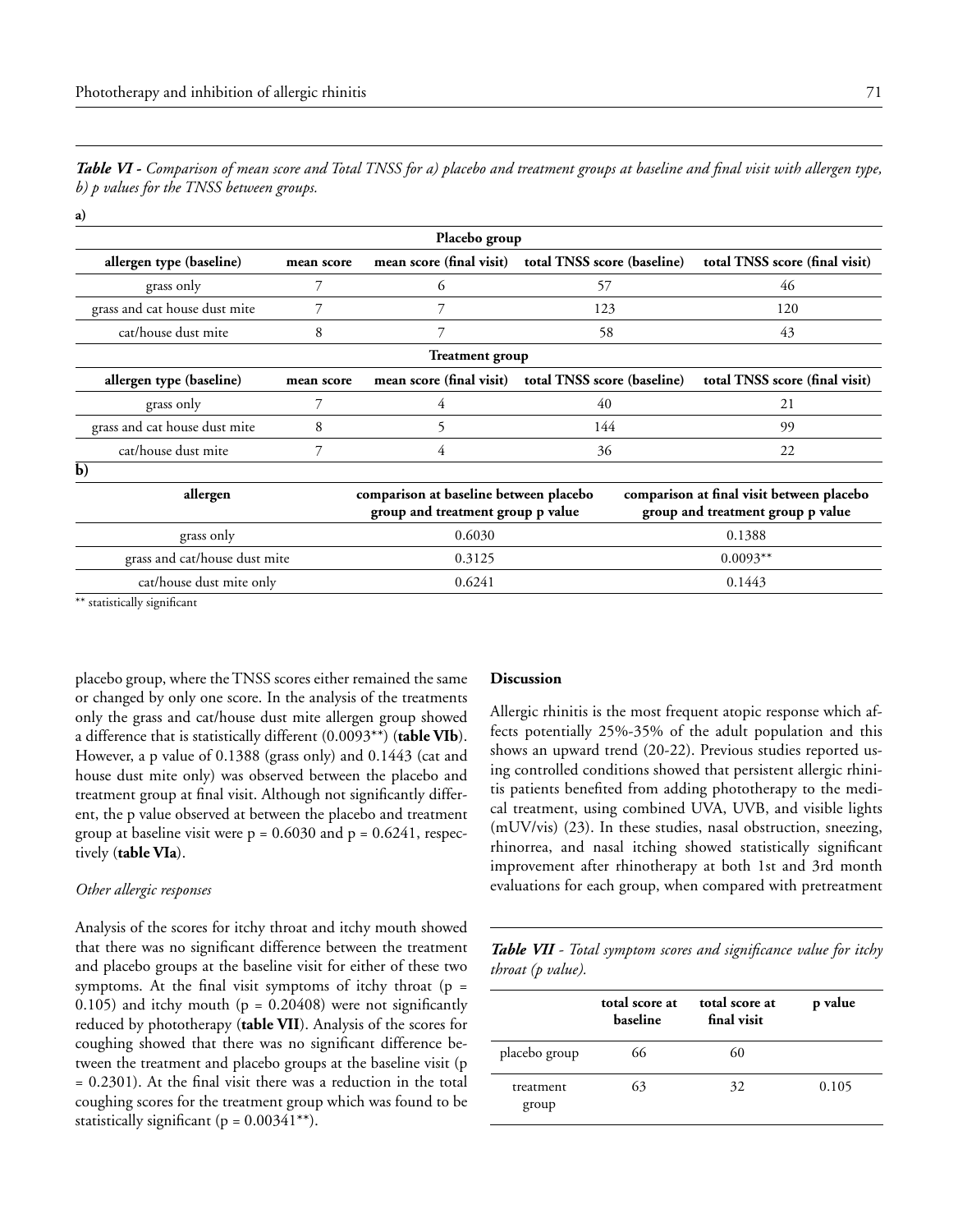scores (for each symptoms  $p < 0.05$ ). The major goal of the study reported here was to determine if there was an effect of phototherapy on symptoms of allergic rhinitis and other allergic responses. Within the clinical trial, the results showed that rhinophototherapy improved nasal symptoms of allergic rhinitis and other allergic symptoms (coughing), which could potentially also alleviate symptoms. This paper reports on a study which was conducted to assess the ability of a photoperiod device in reducing symptoms associated with allergic rhinitis, which has a high incidence rate amongst the population and has the potential to affect quality of life. Medicines such as steroids and anti-histamines are traditionally prescribed as over the counter medical therapies, but there are many sufferers who do not wish to take medication or for who medication is contraindicated. There are also allergic rhinitis sufferers who wish to reduce the amount of medication that they take, or who find that medication is not sufficient to control their symptoms. In other reported studies, the clinical efficacy of rhinophototherapy (doses of mUV/vis light for 2 weeks) was compared to the antihistamine, fexofenadine hydrochloride. Rhinophototherapy was significantly better than fexofenadine hydrochloride treatment, with respect to the reduction of individual symptom scores for rhinorrhea, nasal obstruction and total nasal scores (24). Phototherapy may be suitable for sufferers in those cases either as a replacement therapy or used alongside traditional medication. The results of the study reported here indicate that this phototherapy device is particularly effective for the nasal symptoms of allergic rhinitis which fall into the mild/ moderate range. The nasal symptoms consist of a runny nose, blocked nose, itchy nose and sneezing. Seven participants from

#### **References**

- 1. Skoner DR. Allergic rhinitis: definition, epidemiology, detection, and pathophysiology. Diagnosis. J Allergy Clin Immunol 2001; 108:S2-8.
- 2. Bauchau V, Durham SR. Epidemiological characterization of the intermittent and persistent types of allergic rhinitis. Allergy 2005; 60:350-353.
- 3. Zuberbier T, Lotvall J, Simoens S, *et al*. Economic burden of inadequate management of allergic diseases in the European Union: a GA(2) LEN review. *Allergy* 2014; 69 (10):1275-1279.
- 4. Bousquet J, Van Cauwenberge P, Khaltaev N Aria Workshop Group; World Health Organization. Allergic rhinitis and its impact on asthma. J Allergy Clin Immunol 2001; 108:S147-334.
- 5. Kemeny L. Koreck, A.Ultraviolet light phototherapy for allergic rhinitis. Journal of Photochemistry and Photobiology B: Biology 2007; 87:58-65.
- 6. Cingi, C, Cakli H, Yaz A, et al. Phototherapy for allergic rhinitis: a prospective, randomized, single-blind, placebo-controlled study. Ther Adv Respir Dis 2010; 4(4):209-213.
- Lee H, Park MS, Park H, et al. A Comparative Pilot Study of Symptom Improvement Before and After Phototherapy in Korean

the treatment group had no symptoms or markedly reduced symptoms at the end of the study in relation to their TNSS and the six participants from this group who had severe nasal symptoms at the start, had them reduced to moderate or mild at the end of the study. All participants in the treatment group had some reduction in one or more of their nasal symptoms.

The phototherapy device was not shown to be effective for the ocular symptoms, but the effect was statistically significant for coughing. There is an indication that the reduction of nasal symptoms can have a secondary effect of helping to alleviate the symptoms of itchy throat and the need for coughing by reducing excessive mucus production.

This study demonstrates that phototherapy may be an effective method for treating and reducing the effects of symptoms for sufferers of allergic rhinitis particularly those affecting the nose. The device could be used in place of other treatments for some sufferers or as an additional treatment for those who find that traditional medication is not sufficient to control their symptoms or when allergen levels are particularly high (25). In this study, phototherapy was shown to be effective in reducing symptoms attributed to several allergens alone or in combination. This makes it particularly useful in the treatment of allergic rhinitis.

# **Conflicts of interests**

The authors declare that they have no conflict of interest.

#### **Fundings**

Advantage West Midlands

Patients with Perennial Allergic Rhinitis. Photochemistry and Photobiology. 2013; 89:751-757.

- 8. Neuman I. Finkelstein Y. Narrow-band red light phototherapy in perennial allergic rhinitis and nasal polyposis. J Allergy Clin Immunol 1997; 78:399-406.
- 9. Emberlin JC. Lewis RA. Pollen challenge study of a phototherapy device for reducing the symptoms of hay fever Curr Med Res Opin. 2009; 25(7):1635-1644.
- 10. Wolffsohn, JS. Naroo SA. Bilkhu PS. Kennedy R. Robertson L. Effectiveness of Non-Pharmacological Treatments for Acute Seasonal Allergic Conjunctivitis. Ophthalmology 2013; 121(1) DOI: 10.1016/j.ophtha.2013.08.007.
- 11. Pawanka, R. Walkter Canonica, G. Holgate ST. and Lockey RF. WHO White Book Allergy 2012; 103-104.
- 12. Linder A. Symptom scores as measures of the severity of rhinitis. Clinical Allergy: Journal of the British Allergy Society 1988; 18(1):29-37.
- 13. Downie SR. Andersson M. Rimmer J. et al. Symptoms of persistent allergic rhinitis during a full calendar year in house dust mite-sensitive subjects Allergy 2004; 59:406-414.